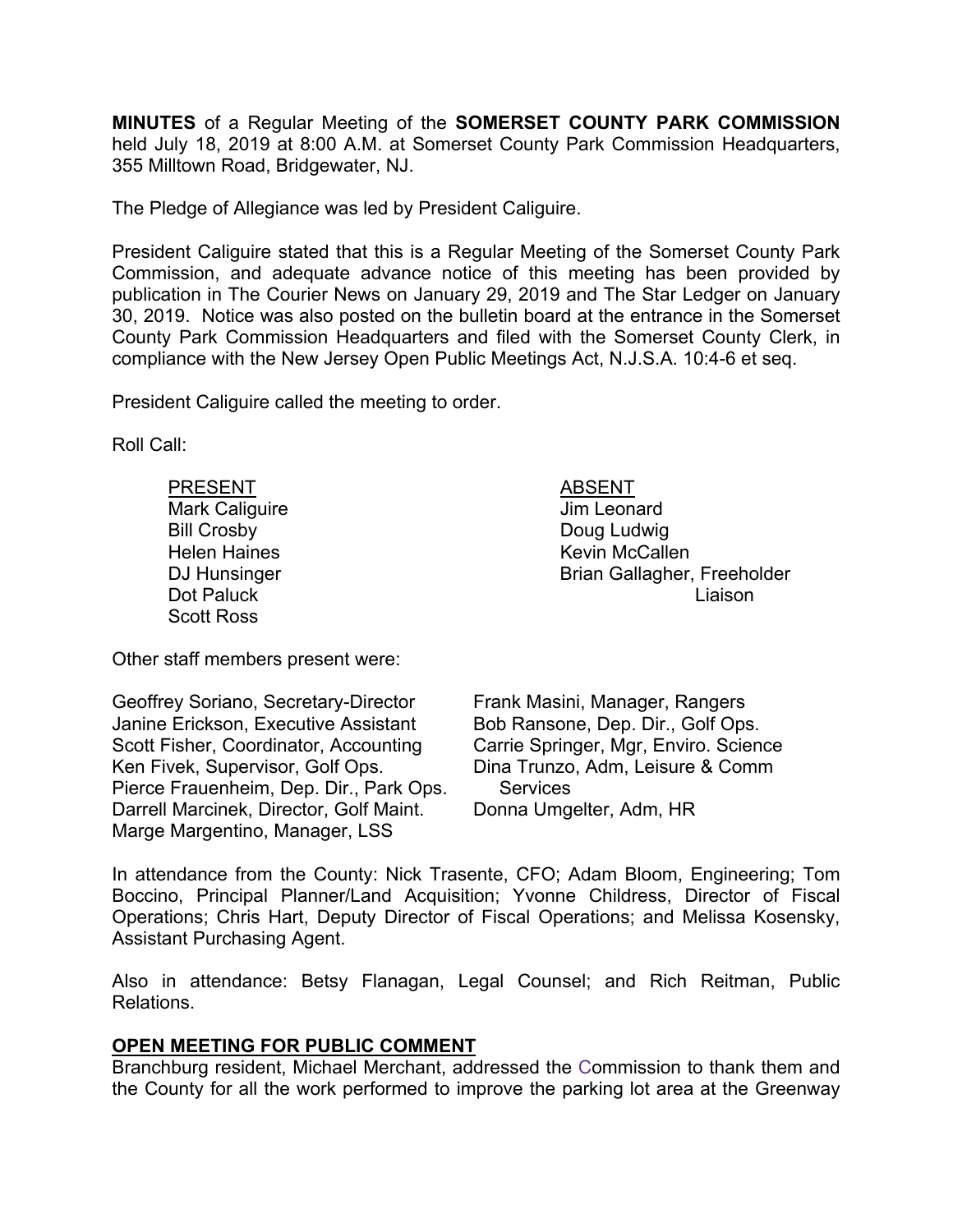Trail at the Elm Street Bridge in Neshanic. Mr. Merchant stated that the area is accessed by many patrons and the improvements have been well received and much appreciated.

# **APPROVAL OF THE MINUTES**

President Caliguire called for the approval of the minutes of the regular meeting held on June 20, 2019. Moved by Commissioner Crosby; seconded by Commissioner Haines. YEAS: Commissioners Crosby, Haines, Hunsinger, Paluck, Ross, and President Caliguire. NAYES: None. ABSENT: Commissioners McCallen, Leonard, and Ludwig.

## **APPROVAL OF BILLS FOR PAYMENT**

The following resolutions were moved by Commissioner Crosby; seconded by Commissioner Hunsinger. YEAS: Commissioners Crosby, Haines, Hunsinger, Paluck, Ross, and President Caliguire. NAYES: None. ABSENT: Commissioners McCallen, Leonard, and Ludwig.

## **Resolution R19-176 – Transfer of Appropriations**

Resolution cancels and reappropriates funds for various capital projects.

## **Resolution R19-177 – Payment of Claims**

Resolution authorizing payment of claims in the amount of \$2,326,175.73 comprised of Claims in the amount of \$1,024,798.67, Other Expenses in the amount of \$189,835.33 and Salaries and Wages in the amount of \$1,111,541.73 for the period of June 20, 2019 through July 17, 2019.

## **Resolution R19-178 – Refund of Recreation Fees**

Resolution authorizes refund of recreation fees.

## **Resolution R19-179 – Confirming Orders**

Resolution authorizes the payment of confirming orders totaling \$11,120.69.

## **Resolution R19-180 – Authorizing Additional Funding for Previously Awarded Contracts (Leisure Services)**

Resolution authorizes additional funds for previously awarded contracts.

### **Resolution R19-181 – Authorizing Additional Funding for Previously Awarded Contracts (Golf)**

Resolution authorizes additional funds for previously awarded contracts.

### **Resolution R19-182 – Authorizing Additional Funding for Previously Awarded Contracts (Administration)**

Resolution authorizes additional funds for previously awarded contracts.

## **Resolution R19-183 – Authorizing Additional Funding for Previously Awarded Contracts (Park Operations)**

Resolution authorizes additional funds for previously awarded contracts.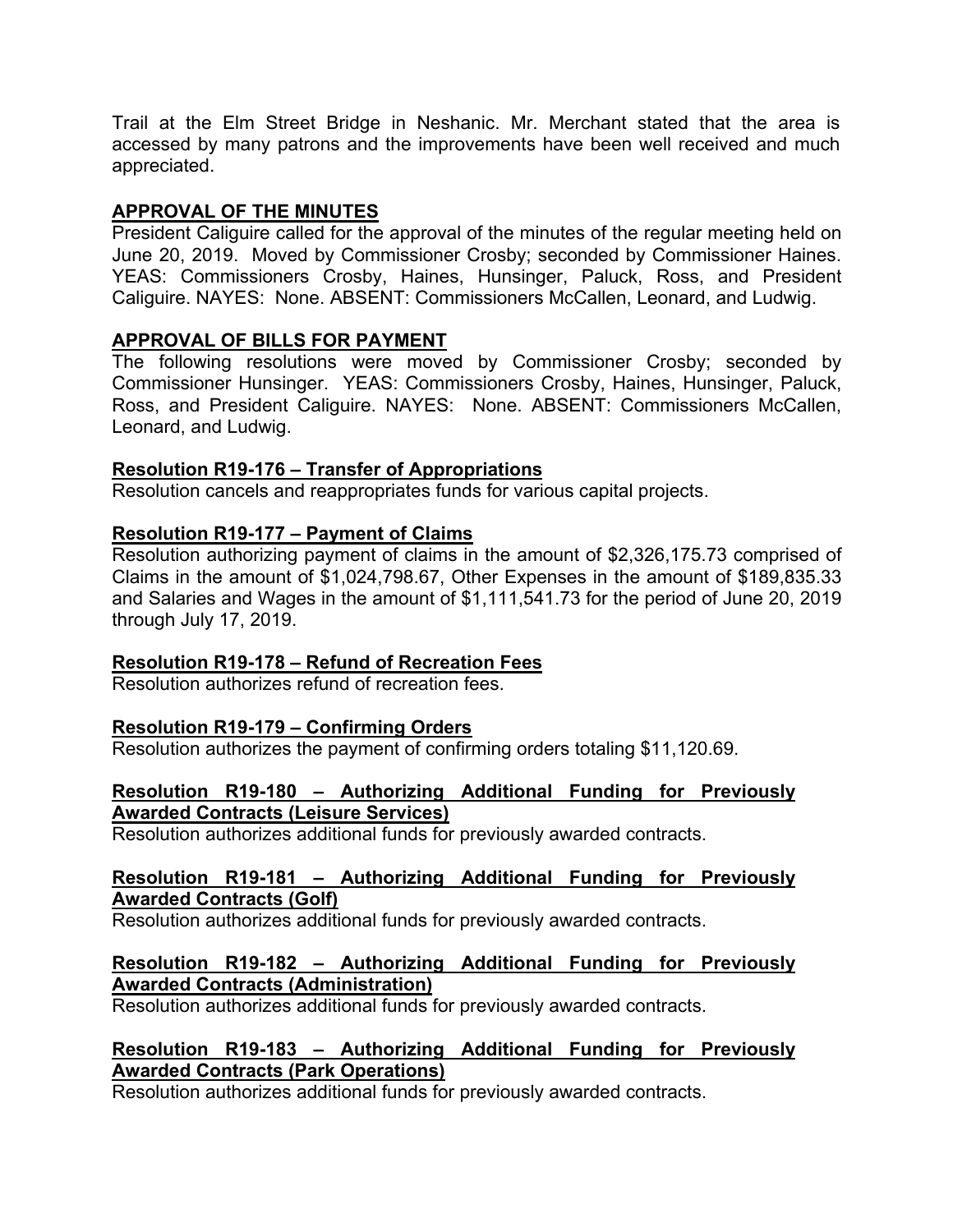# **Resolution R19-184 – Amending and Cancelling Certification of Funds for Previously Awarded Contracts**

Resolution cancels and amends certification of funds for previously awarded contracts.

# **DIRECTOR'S REPORT**

Director Soriano submitted a report for the month of June 2019.

# **COMMISSION CORRESPONDENCE**

Email received from President of Music in the Somerset Hills, Richard Somerset-Ward, requesting a covered amphitheater be built in Natirar for presentation of musical concerts. At the suggestion of Director Soriano, the Commissioners all agreed that the request should be referred to the Leisure Services Committee for review and recommendation as to a future course of action.

# **CONSENT AGENDA**

## **RESOLUTIONS**

The following resolutions were moved by Commissioner Crosby; seconded by Commissioner Hunsinger. YEAS: Commissioners Crosby, Haines, Hunsinger, Paluck, Ross, and President Caliguire. NAYES: None. ABSENT: Commissioners McCallen, Leonard, and Ludwig.

## **Resolution R19-185 – Adopting Cash Advance for Pine Barrens Escape Weekend Trip**

Resolution adopts a cash advance of \$500.00 needed to cover the cost of vehicle tolls, gas, lunch, and admission fees.

## **Resolution R19-186 – Amending 2019 Fee Schedule**

Resolution amends 2019 Fee Schedule for new programs at Lord Stirling Stable.

## **Resolution R19-187 – Rejecting Bid for Signs**

Resolution rejects bid received by Forman Signs that exceeded the cost estimate.

## **Resolution R19-188 – Authorizing Signors for Motor Vehicle Title Documents**

Resolution authorizes the Manager of Fleet and Property Management to sign vehicle title documents.

### **Resolution R19-189 – Authorizing use of Morris County Contract for Purchase of Landscaping Materials And Supplies**

Resolution authorizes purchases from Grass Roots Turf, Fisher & Son, Nutrien AG Solutions, Seeton Turf, Ben Shaffer, and Birds Bees and Trees with initial purchase not to exceed \$1,635.20.

# **Resolution R19-190 – Authorizing use of County Contract for Purchase of Refuse Disposal Services**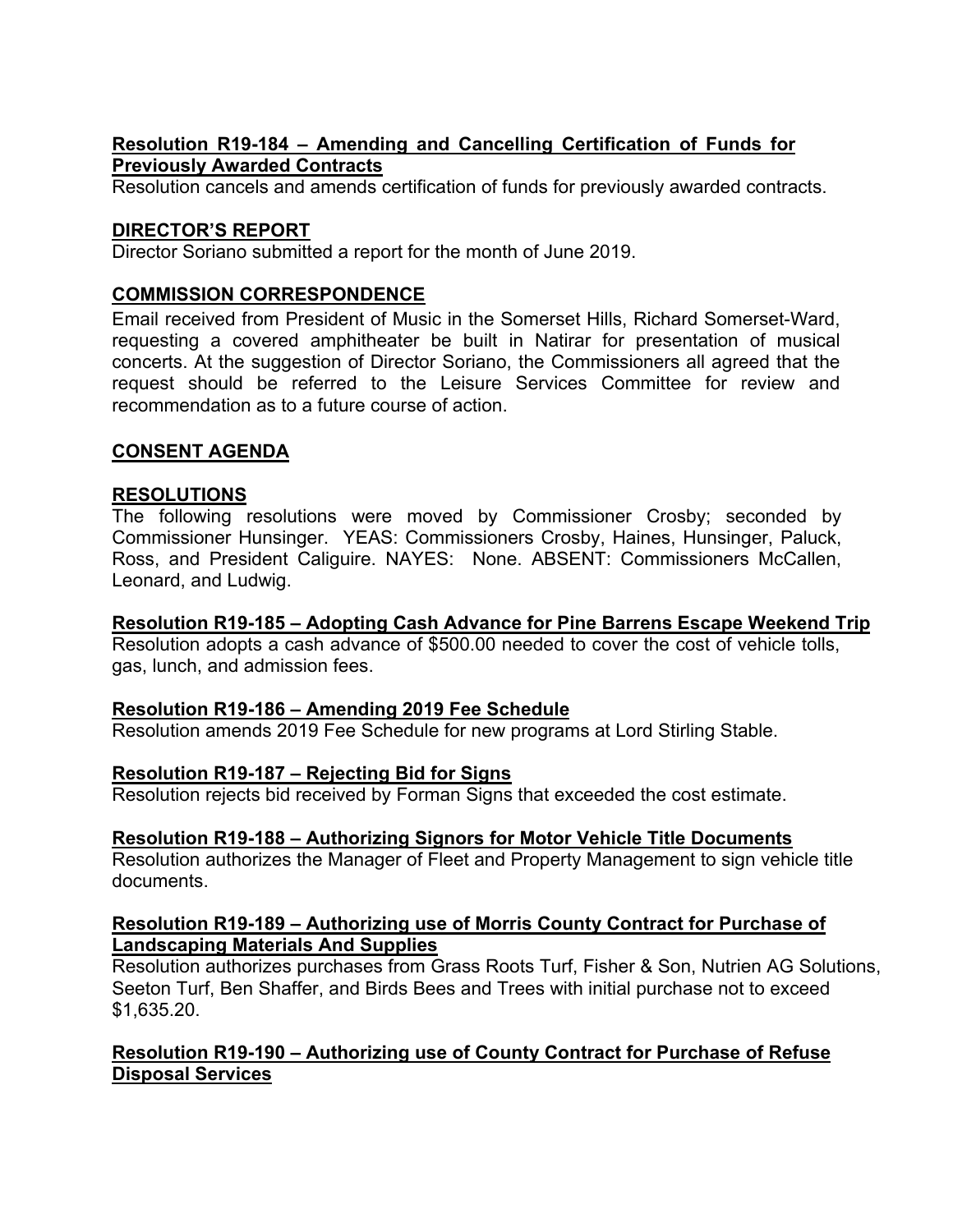Resolution authorizes purchases from Dave's Suburban Disposal, Kohler Waste Services, and Republic Services with initial purchase not to exceed \$14,650.00.

### **Resolution R19-191 – Authorizing use of Morris County Contract for Purchase of Preventative Maintenance/Repair of Emergency Generators**

Resolution authorizes services from Atlantic Switch & Generator with initial purchase of \$5,325.00.

## **Resolution R19-192 – Authorizing use of Morris County Contract for Purchase of Lumber, Insulation, Hardware, Paint, and Paint Supplies**

Resolution authorizes purchases from Continental Hardware, Extech Building, and Sherwin Williams.

# **Resolution R19-193 – Authorizing use of County Contract for Purchase of Uniforms**

Resolutions authorizes purchases from Flemington Department Store, Metuchen Center, Bob's Uniform, Dot Design, Glove and Safety, Keyport Army Navy, Specialty Graphics, Somes, Universal Uniforms, Atlantic Tactical, Bob Barker, Olympic Glove & Safety, Robbi Promotional with initial purchase not to exceed \$10,253.83.

## **COMMITTEE REPORTS**

## **CFO's Report**

Commissioner Crosby, Chair of the Committee, submitted a report for the month of June 2019.

Nick Trasente, Park Commission CFO, explained that a new budget report will be used in the meeting packet to provide a better illustration of SCPC financials.

## **HUMAN RESOURCES**

Commissioner Leonard, Chair of the Committee, submitted a report for the month of June 2019.

Donna Umgelter, Administrator, Human Resources, had no further report.

## **LEISURE SERVICES**

Commissioner Ludwig, Chair of the Committee, submitted a report for the month of June 2019.

Dina Trunzo, Administrator, Leisure and Community Services, stated that the duck paddle boats are extremely popular at Colonial Park, garnering one hour to 90 minutes wait times on weekends. The spray park is anticipated to open on August  $1<sup>st</sup>$ . TR Camps are underway and going well.

Carrie Springer, Manager, Environmental Science, reported that the one-week Xtreme Adventure camp has been well received, with 15 teen participants enjoying various adventure trips. The purchase of an Eco-Counter for trails at the EEC was made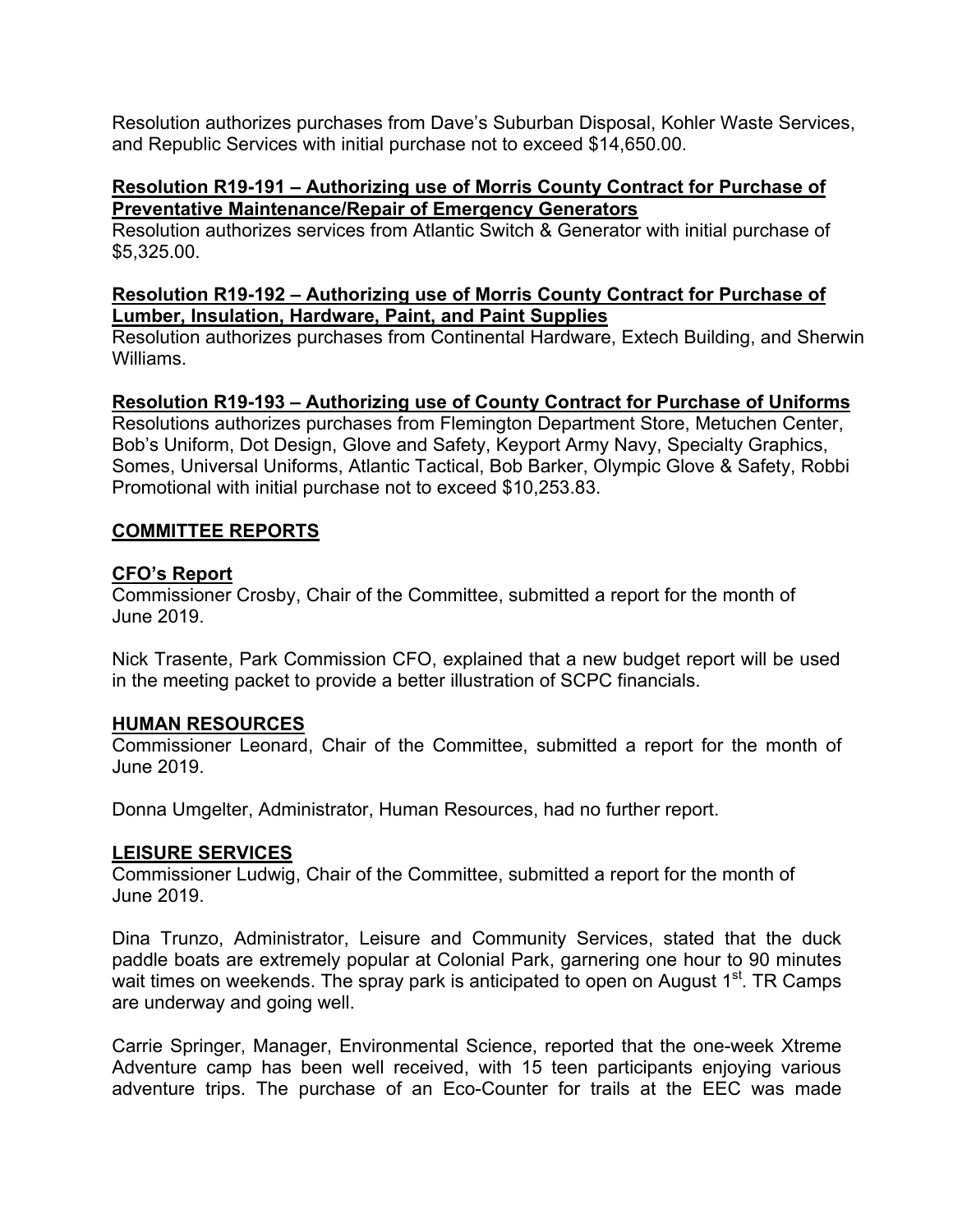possible through a grant from the Park Foundation. The Eco-Counter will monitor patrons entering the trail and provide a more accurate picture of trail use at the EEC.

Marge Margentino, Manager, Lord Stirling Stable, reported that all camps are sold out with a waiting list for each camp. Some stable staff members took a trip to Pond Hill in Vermont to see their operation from which Lord Stirling Stable acquires horses. Marge would like to plan a trip to Pond Hill with Stable riders next year. There will be a barbeque to celebrate the  $50<sup>th</sup>$  Anniversary of Lord Stirling Stable on September 22<sup>nd</sup>. Invites to the event will be mailed shortly.

## **GOLF MANAGEMENT**

Commissioner Paluck, Chair of the Committee, submitted a report for the month of June 2019.

Darrell Marcinek, Director, Golf Maintenance, stated that focus has been on the various tournaments that have taken place at the golf courses over the last month. The recent NJSGA tournament at Neshanic Valley Golf Course was a success despite issues with weather, a tree falling, and a balloon landing on the course during the tournament. Darrell received positive feedback from the players, sponsors, and NJSGA members regarding the course.

Bob Ransone, Deputy Director Golf Management, was pleased with positive feedback he received about the NJSGA Tournament at Neshanic Valley Golf Course last week. Bob appreciated all of the cooperation from staff that made this tournament a success. Bob stated that all the Junior Golf camps are filled and Junior Golf tournaments will be held on Mondays at Spooky Brook, Quail Brook, Green Knoll, and Warrenbrook Golf Courses.

## **INFORMATION MANAGEMENT**

Commissioner McCallen, Chair of the Committee, submitted a report for the month of June 2019.

Director Soriano stated that an IT Manager has been hired and will begin employment on August  $12<sup>th</sup>$ . The County is currently assisting the IT department with a bid for new EVPL contract.

## **VISITOR SERVICES**

Commissioner Crosby, Chair of the Committee, submitted a report for the month of June 2019.

Frank Masini, Manager, Park Rangers, reported that Park Rangers Corriero, Isidoridy, and Hance, as well as Ranger Supervisor Richard assisted with a medical rescue of an unconscious hiker at Sourland Mountain Preserve last Wednesday. The Rangers worked with local emergency teams to safely transport the victim off of the mountain and onto medical care.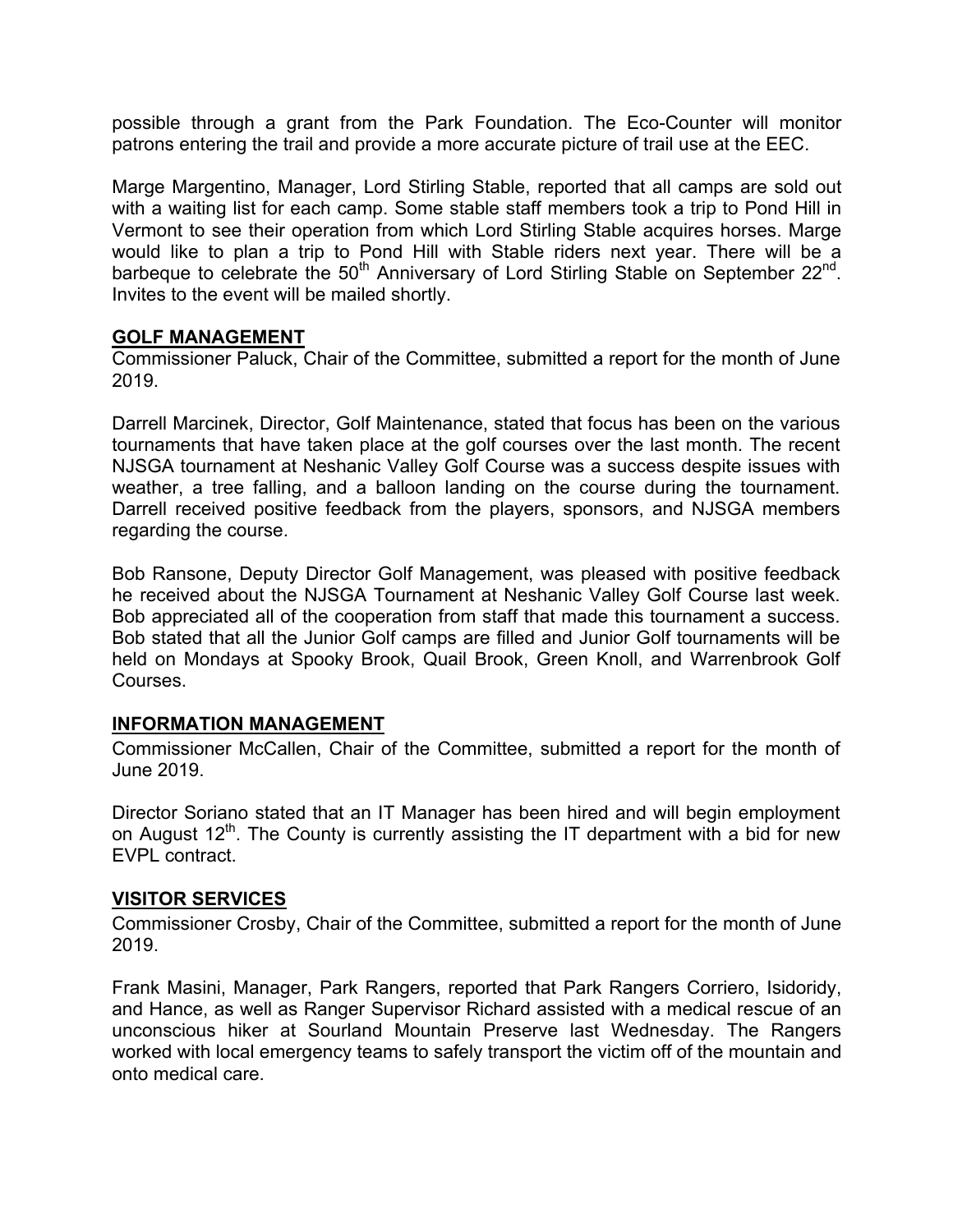# **PROPERTY MANAGEMENT**

There was no report.

### **PLANNING AND LAND ACQUISITION**

Tom Boccino, Parks Section Principal Planner, Land Acquisition, presented a report for June 2019.

### **CAPITAL FACILIITES – CONSTRUCTION and ENGINEERING**

Adam Bloom, County Park Engineer, submitted a report for June 2019.

### **PARK MAINTENANCE & HORTICULTURE**

Commissioner Hunsinger, Chair of the Committee, submitted a report for June 2019.

Pierce Frauenheim, Deputy Director, Park Operations, stated that there was an incident at Mountain View Park where a lightning strike cut power to the concession area. Mountain View Park staff was able to make accommodations to have the concessions functioning by late morning in time for tournament play at the park. Pierce praised Park Maintenance staff for their work during the July  $4<sup>th</sup>$  Celebration at North Branch Park. Planning and preparations are underway for the upcoming the 4H Fair, where 60,000 visitors are expected during the three day event.

Commissioner Crosby gave kudos to the staff at East County Park for the great job they have done with improvements to the park.

#### **AUDIT COMMITTEE**

Nick Trasente is awaiting confirmation of the date and time of the exit interview with the Auditors to finalize the 2018 audit. He will notify Director Soriano should he wish to participate.

#### **FREEHOLDERS REPORT**

There was no Freeholder report.

#### **OLD BUSINESS**

Director Soriano stated that, having received comment from Counsel Betsy Flanagan, he would like to refer Hollis Fitch's request to place a memorial sculpture at Skillman Park to the Leisure Services Committee for review and recommendation as to a future course of action.

#### **NEW BUSINESS**

Director Soriano stated that construction of the spray park at Colonial Park is nearing completion and it is anticipated to open on August  $1<sup>st</sup>$  pending passing of necessary inspections. A ribbon cutting ceremony will be planned.